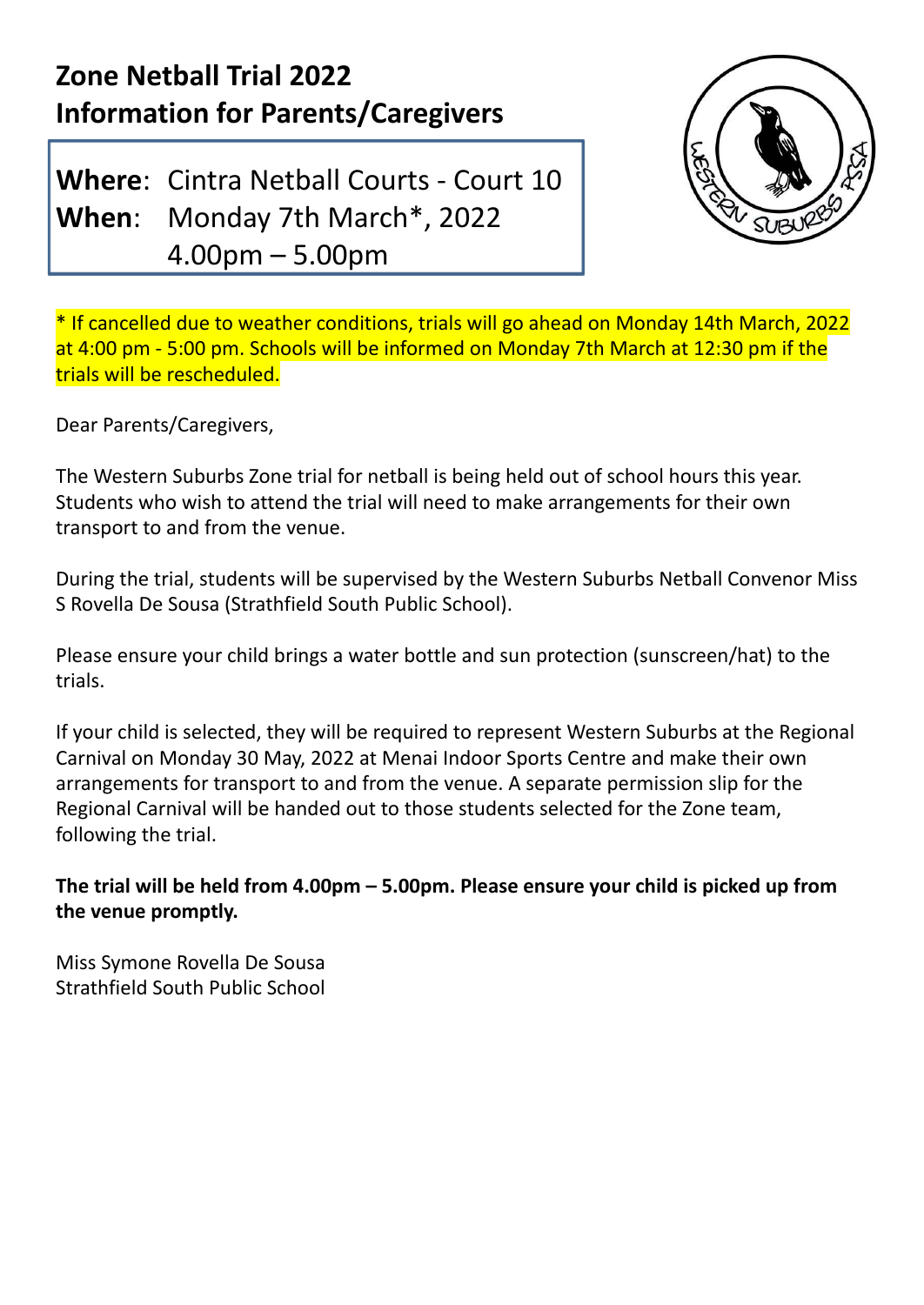### **2022 Western Suburbs Zone Netball Trial Permission and Medical Note Cintra Netball Courts – Monday 7th March, 2022 4.00pm-5.00pm**

#### **1. Student Details:**

| Student Full Name                                            | Date of Birth _______________________      |
|--------------------------------------------------------------|--------------------------------------------|
|                                                              | Preferred playing position _______________ |
| Have you played in a Reps/Zone netball team before? Yes / No |                                            |
|                                                              |                                            |
|                                                              |                                            |
|                                                              | Postcode _____________                     |
| Phone (Home)_____________________                            | (Mobile) ________________                  |

#### **Parent/Caregiver Declaration**

- I have read the information issued and I hereby consent to my child participating in this event. I understand that I will make arrangements to transport my child to and from the venue, ensuring my child is picked up promptly at 5.00pm.
- I understand that my child will be under the supervision of Team Manager/s or Convener.
- I have sighted the enclosed Code of Behaviour and agree that if my child seriously contravenes behavioural expectations, he/she may be immediately excluded from the team. Should this eventuate, I accept full responsibility for my child upon notification of his/her exclusion by the team manager including the cost of return transport.
- In the event of any accident or illness, I authorise the obtaining, on my behalf, an ambulance and any such medical assistance that my child may require. I accept full responsibility for all expenses incurred.
- To assist team management at the trials and to the best of my knowledge, my child has no medical condition or injury that places them at risk in participating in this sport activity.
- *I acknowledge that this event/activity is required to be held in accordance with any current NSW Health COVID-19 Public Health Orders and the NSW Department of Education's policies and procedures.*
- *I acknowledge and accept that there is a risk that my child may be exposed to COVID-19 whilst attending and participating at this event.*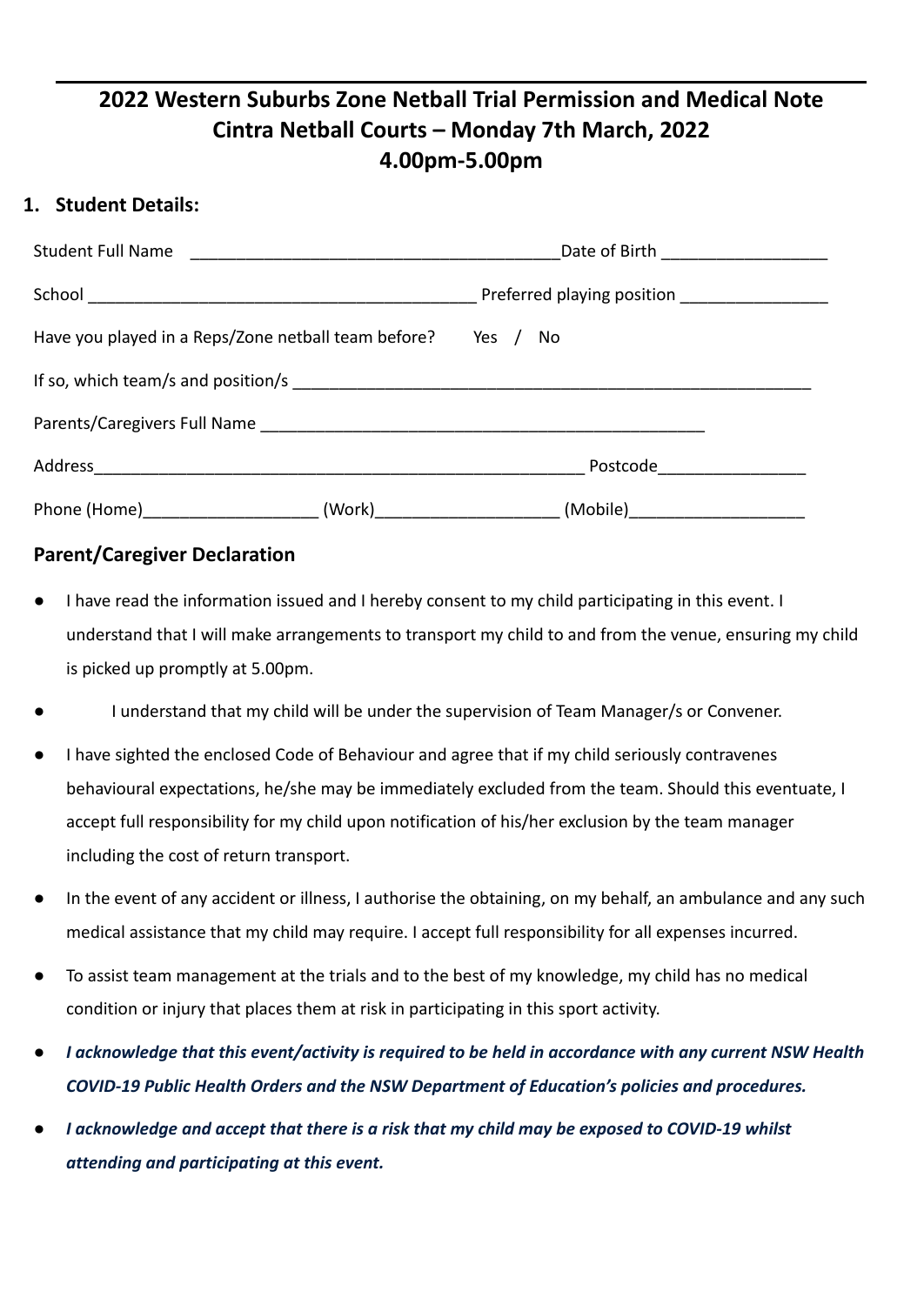*I confirm that my child will not attend if displaying any symptoms of illness, and/or if directed to isolate under public health orders.*

| <b>SIGNED:</b> | <b>DATF</b><br><i>U</i> AIL. |
|----------------|------------------------------|
|                |                              |

(Parent/Caregiver)

#### **Student Medical Details**

**Medical Insurance:** Parents please note there is no personal injury insurance cover provided by the NSW Department of Education and Training for students in relation to school sporting activities, physical education lessons or any other school activity. Parents and caregivers are advised to assess the level and extent of their child's involvement in the sport program offered by the school, school sport zone, region and state school sport associations when deciding whether additional insurance cover, above that provided by Medicare, is required. Personal accident insurance cover is available through normal retail insurance outlets. The NSW Supplementary Sporting Injuries Benefit Scheme, funded by the NSW Government, provides limited cover for serious injury resulting in the permanent loss of a prescribed faculty or the use of some prescribed part of the body. Further information can be obtained from [www.sportinginjuries.com.au](http://www.sportinginjuries.com.au/)

#### **Privacy Notice**

The personal information provided on this permission note, will be used by the Department of Education and Training for general administration and communication and other matters of welfare relating to your child at this event. The provision of this information is voluntary but your child may not be able to participate if it is not provided. This information will be stored securely and may be amended at any time by contacting the team management. Please be aware that the media exposure at this event may result in your child's name, school details and/or photograph appearing in a Newspaper, on Television or on websites including the School Sport Unit website at – [www.sports.det.nsw.edu.au](http://www.sports.det.nsw.edu.au/) . If you have a concern with this occurring, please contact the team management or school immediately.

#### **Principals Declaration:**

- I certify that the student whose details appear on this form is enrolled at this school.
- I have verified that the date of birth as stated on this form is correct.
- He/she has the school authority to represent on this occasion.
- **● A copy of this form will be retained by my school.**

**SIGNED: \_\_\_\_\_\_\_\_\_\_\_\_\_\_\_\_\_\_\_\_\_\_\_\_\_\_\_\_\_\_\_\_\_\_\_\_\_\_\_\_\_\_ DATE:\_\_\_\_\_\_\_\_\_\_\_\_\_\_**

(Principal)